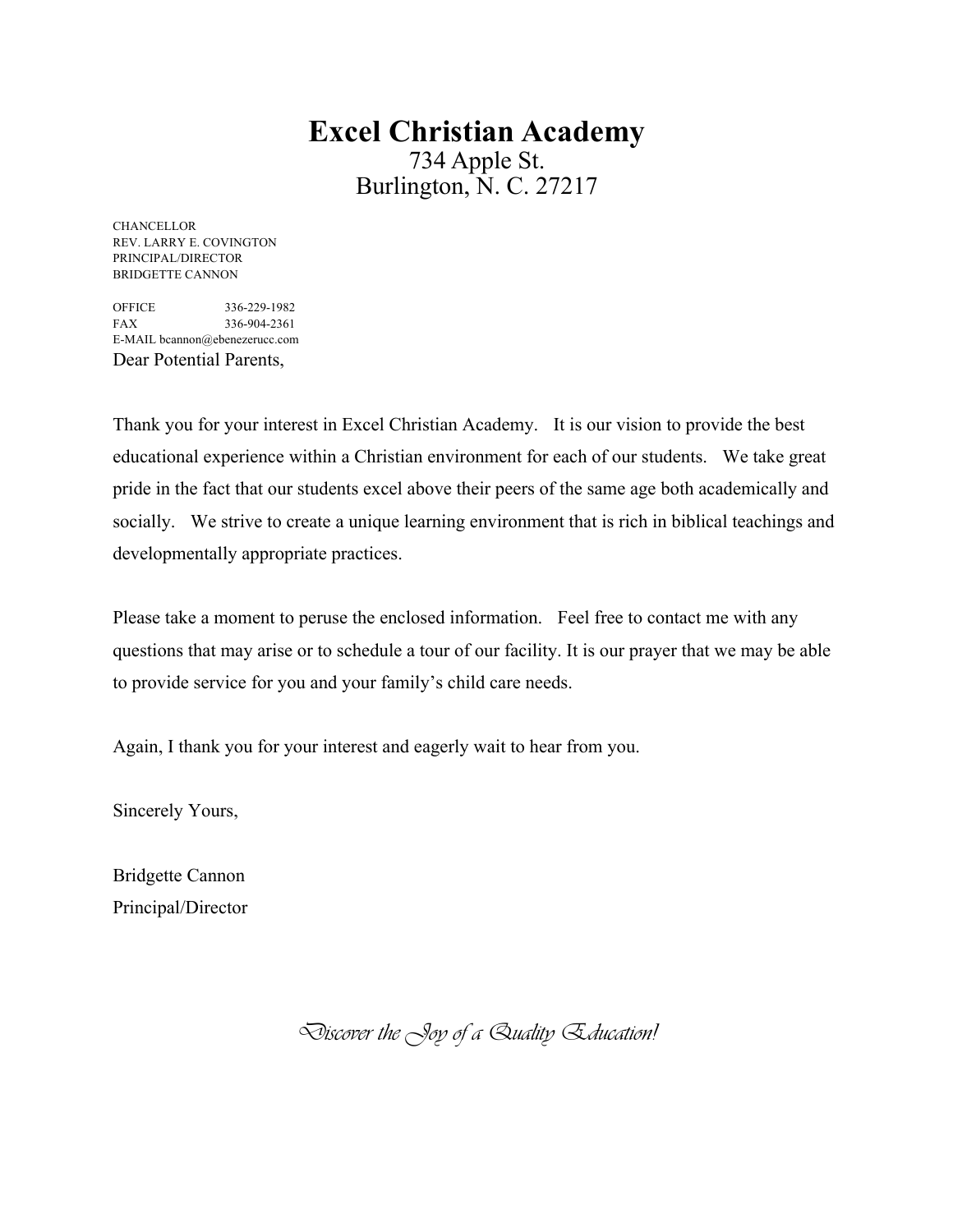# Excel Christian Academy

Prospective Parent Questionnaire (Optional)

How did you hear about ECA? (Please circle all that apply) OBJ

 $OBJOBJ$ 

From your visit to Excel would you…

| Tell others?                    | <b>Yes</b> | No. |
|---------------------------------|------------|-----|
| Want to enroll your child(ren)? | Yes.       | No. |

Do you have any other comments about your visit?

 $\overline{\phantom{a}}$ 

 $\frac{1}{2}$ 

**We would like to thank you for your participation in this survey. We value your opinion and hope that Excel Christian Academy can exceed your expectations!** Current Parent Employee Member of Ebenezer Former Parent

Other Word of Mouth Ad in a Publication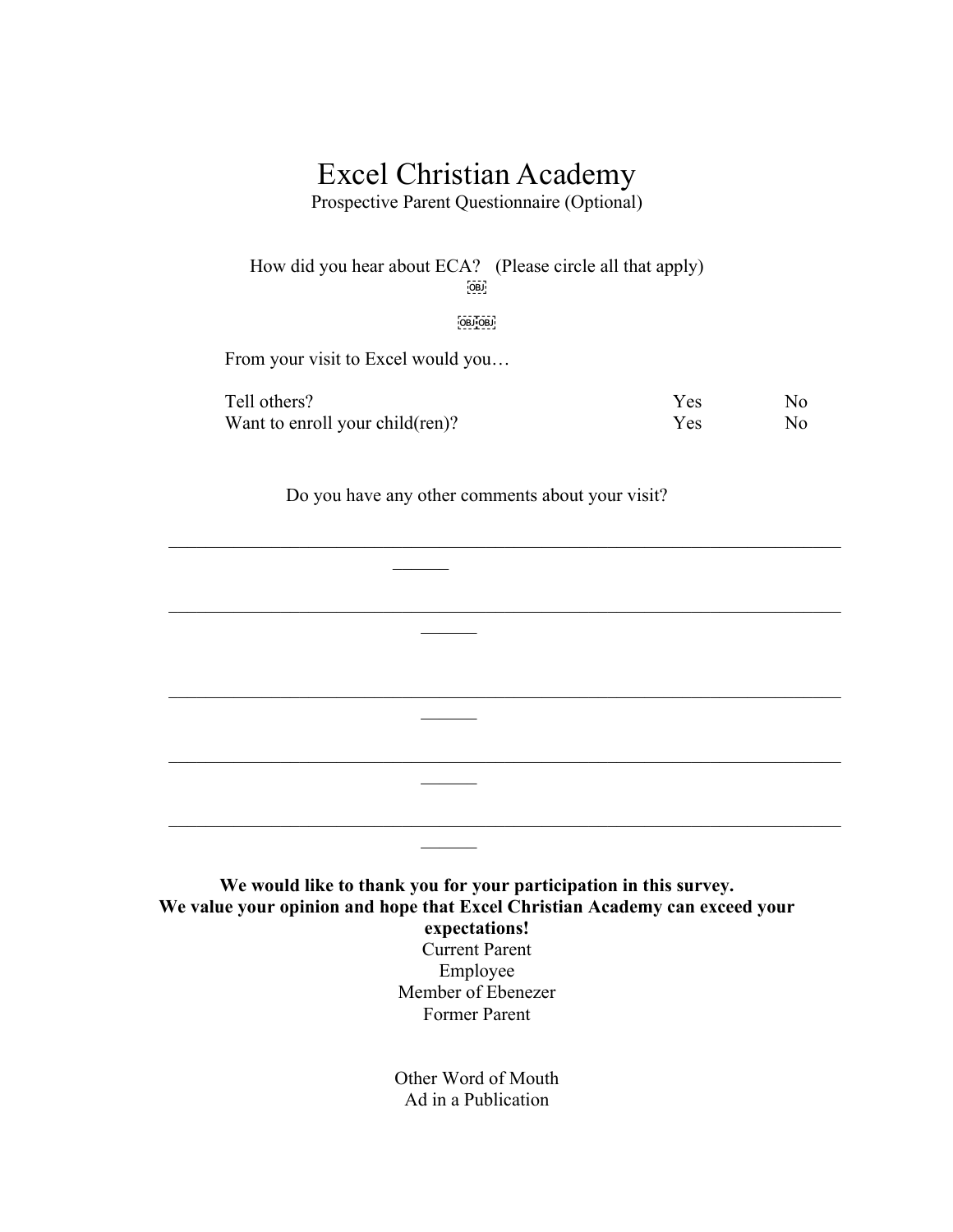Sign Outside Building Other\_\_\_\_\_\_\_\_\_\_\_\_\_\_\_\_\_\_\_\_\_ Were you greeted promptly with a smile? Yes No Did you feel that the staff was knowledgeable? Yes No

From your visit to Excel do you consider Excel to be...(circle all that apply)

Clean Friendly Exciting Innovative Responsible

Unclean Unfriendly Boring Unprofessional Negligent **EXCEL CHRISTIAN ACADEMY**  New Student File Requirements

Date:

Student Name:

Use this checklist to make sure all necessary forms are completed and all fees are paid. Please make sure that the following forms and applicable items are turned in to the administration office.

\*\* For the safety of our students and in conformance with state regulations no student will be admitted to ECA without an up-to-date physical and immunization records.

# *Excel Christian Academy Financial Information* **(Effective August 23, 2021 tuition fees are as listed below)**

# **Application/Registration Fee**

(The payment of this *non-refundable* fee must accompany application and does not guarantee acceptance or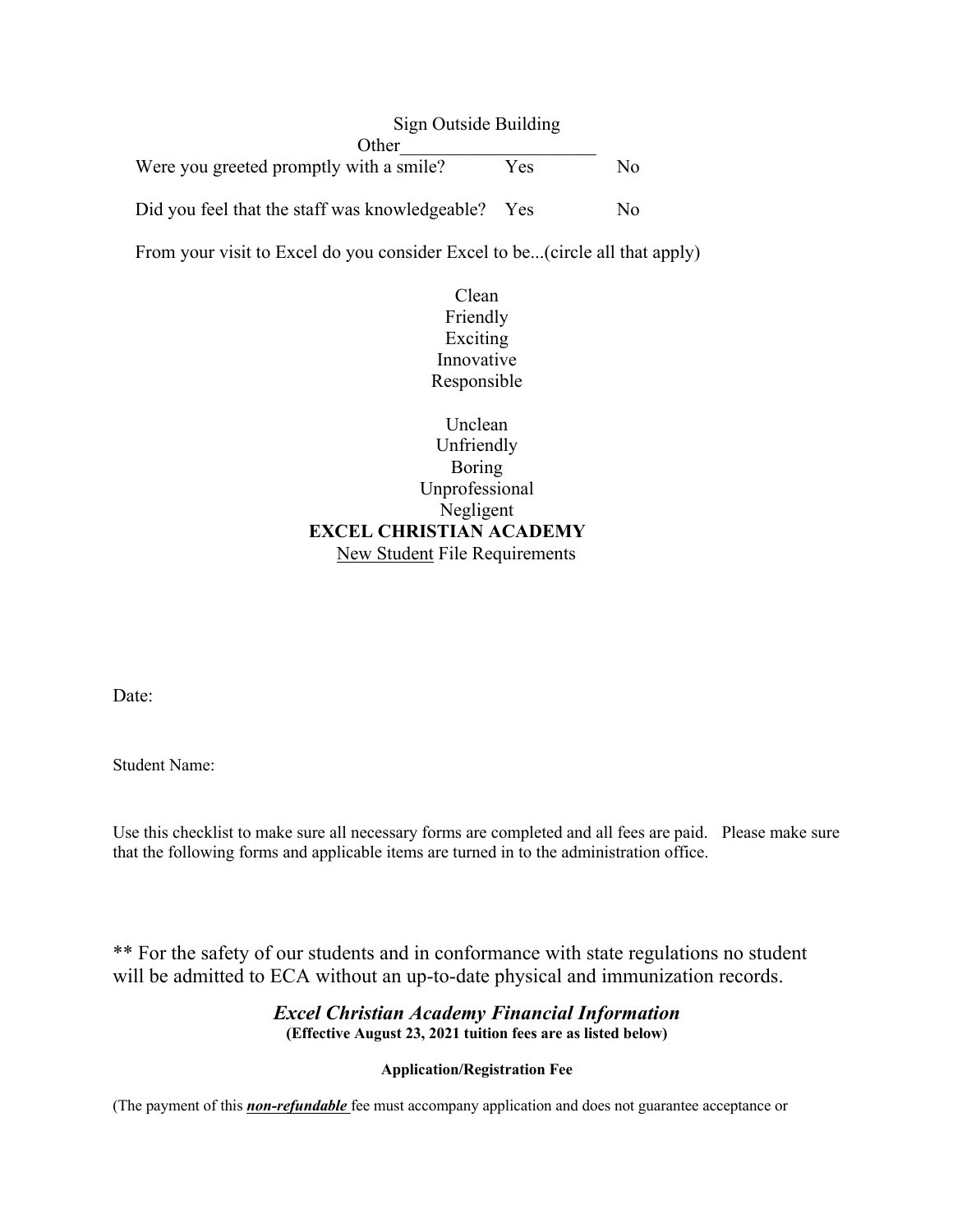placement).  $OBD$ 

#### **Full Day K3 Tuition 7:00am – 5:30pm** (rates apply to three year old students only)

 $[OBJ]$ 

#### **Full Day K3, K4, K5 Tuition 7:00am – 5:30pm**

Tuition is due on the Friday prior to the week of services or the first day of every month. Any tuition payment received after Friday or the 5<sup>th</sup> of the month will be charged a \$10.00 late fee. A student may be asked to withdraw from school if payments are in arrears.

Cash, credit and/or money orders are the only forms of payment we accept. We will not accept personal checks.

| Additional Non-Refundable Fees Required (Books & materials) |  |
|-------------------------------------------------------------|--|
|                                                             |  |
|                                                             |  |
|                                                             |  |

#### **Multiple Program Discount**

There is a multiple program discount of 20% per child for those with children in both preschool and afterschool.

#### **After School Care 2:30– 5:30 p.m.**

There is a non- refundable application fee in the amount of \$35.00.

 $\overline{\text{OBI}}$ 

After 5:30 p.m..……………….………………………………….….…… \$ 15.00 per minute, per child

| K3 Weekly Tuition     | Weekly  |
|-----------------------|---------|
| each additional child | \$50.00 |
| $1st$ child           | \$75.00 |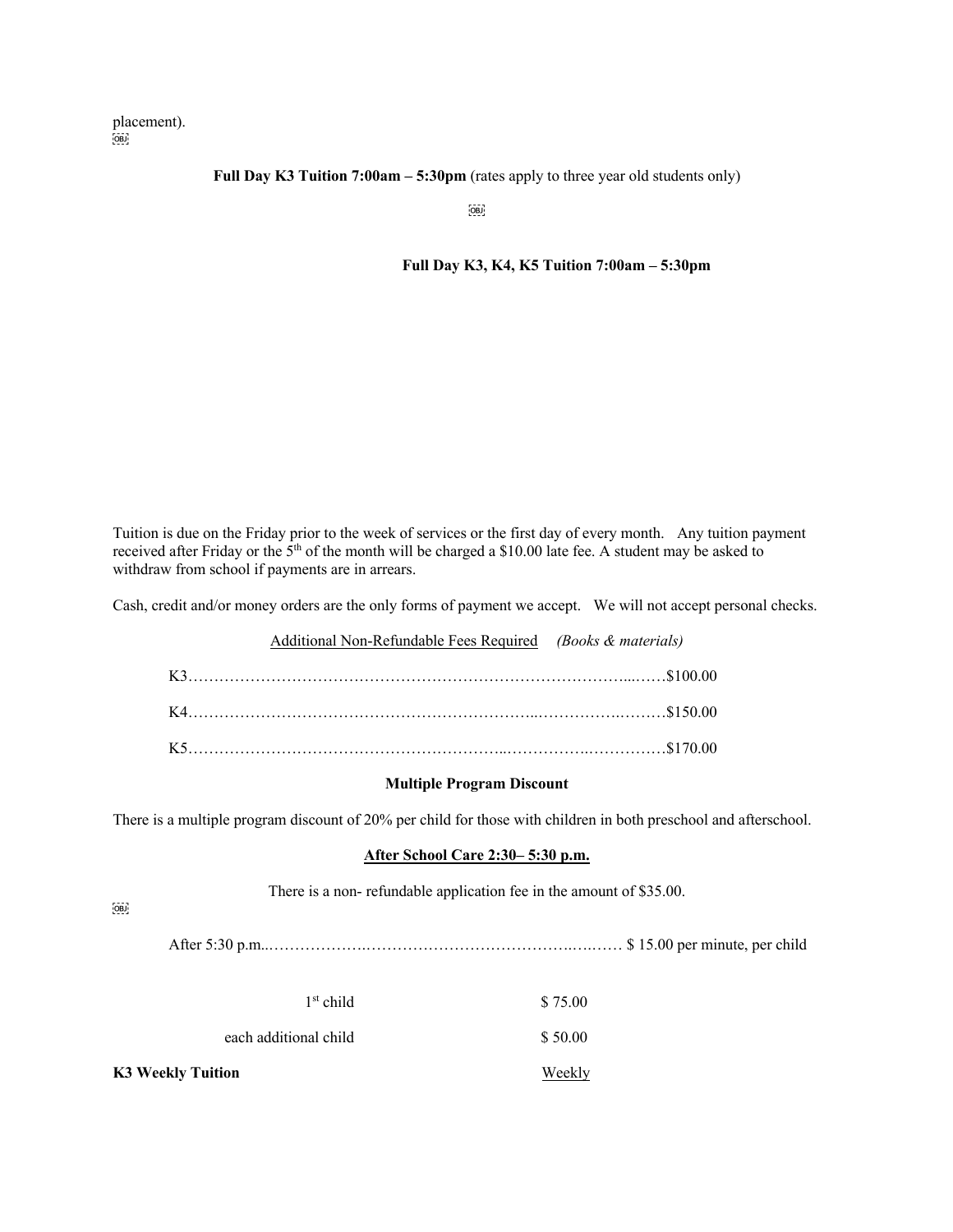| 1 child            |              | \$185.00     |                 |
|--------------------|--------------|--------------|-----------------|
| 2 children         |              | \$320.00     |                 |
| 3 children         |              | \$500.00     |                 |
| 4 or more children |              | 20% Discount |                 |
|                    | Weekly       |              | Weekly Full Day |
| 1 child            | \$120.00     |              | \$130.00        |
| 2 children         | \$230.00     |              | \$240.00        |
| 3 children         | \$350.00     |              | \$360.00        |
| 4 or more children | 20% Discount |              | 20% Discount    |

## **Excel Christian Academy Financial Agreement**

Please read the following information and sign this form indicating your agreement and understanding of the policies set forth.

### **Policies**

1. Upon enrolling my child in the Academy, I hereby agree to pay my tuition in advance as indicated:

( $\blacksquare$ ) Monthly payments are due on the 1<sup>st</sup> of each calendar month.

NOTE: An account is considered past due if payment is not received by the  $5<sup>th</sup>$  of each month.

Any payment received after the  $5<sup>th</sup>$  of the month will incur a \$10.00 late fee.

( ) Weekly payments are due on the Friday prior to the week services will be rendered.

If payment is not received on Friday, a student may not return to school until that payment has been received.

Registration fees are non-refundable and due upon receipt of Admission Forms.

A student may not be allowed to attend if tuition becomes past due.

- Transcript/diploma, report cards, semester exams, or other school information shall not be issued until all financial obligations are met in full.
- Due to general expenses and staff commitments, no reductions can be made in tuition due to absenteeism or lost school days due to inclement weather.
- Students will not be permitted to begin a new school year or enroll in the Summer Camp Program if there is a past due balance.
- All fees must be paid in full upon withdrawal of a student. Any tuition refund that may be due will be prorated based upon the number of school days, which have transpired.
- Any student not picked up in the afternoon by 5:30pm will be assessed a \$15.00 a minute late fee that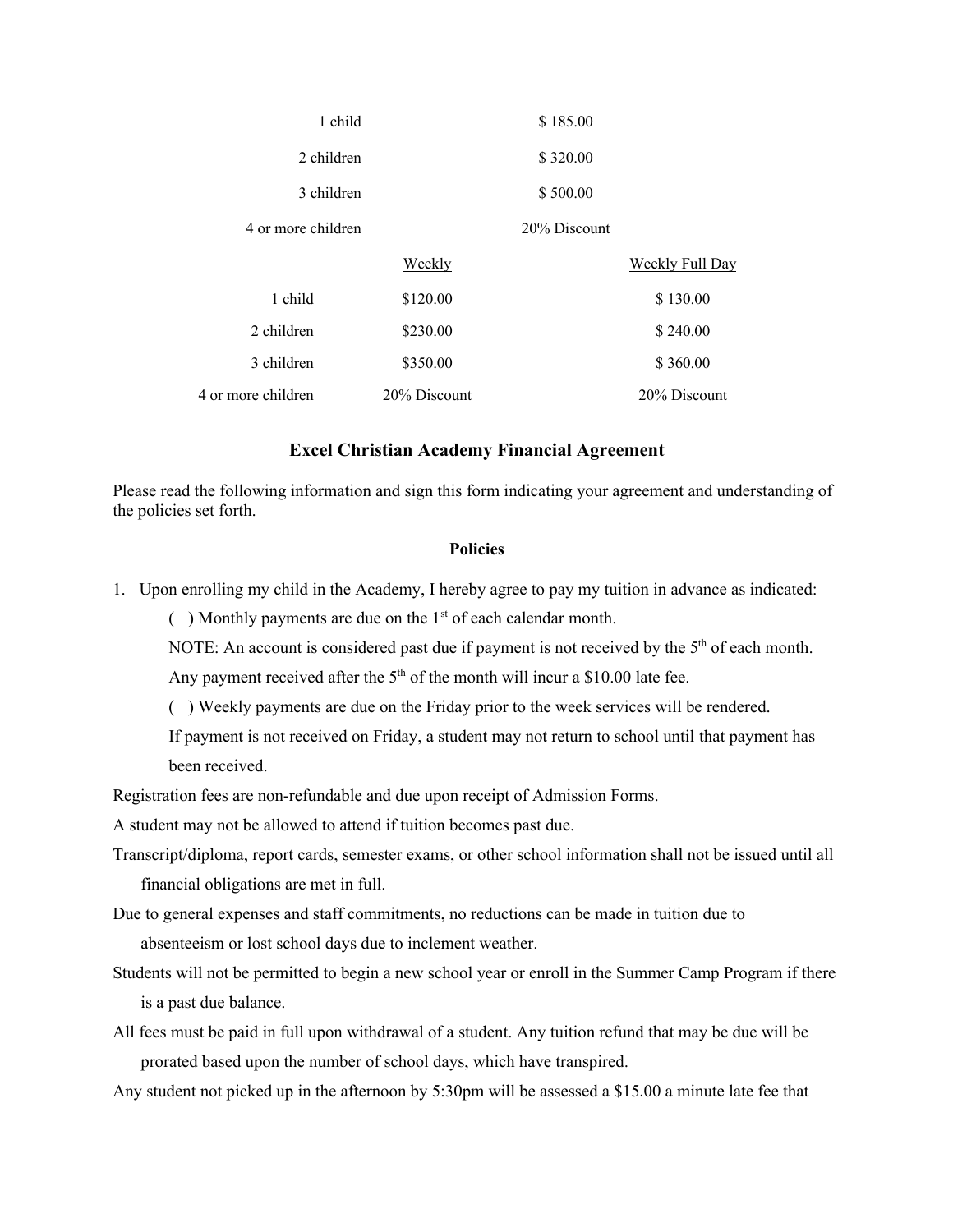must be paid in cash prior to the child's next day of attendance.

All fundraisers (including brochure sales, pictures, etc.) must be paid by the due date or a \$10.00 late fee will be added to your account.

*The Application Fee and other fees (Book & Materials, ACSI, Insurance,)* are non-refundable.

By signing this form I acknowledge that I have read, understood, and agree with the provisions, and accept sole responsibility for any and all fees associated with my child's financial account.

Child's Name \_\_\_\_\_\_\_\_\_\_\_\_\_\_\_\_\_\_\_\_\_\_\_\_\_\_\_\_

Signature of Parent or Guardian (responsible for all school fees) Date

# **Excel Christian Academy**

**Enrollment Agreement**

# *Parental Agreement*

ECA seeks to maintain a positive working relationship with parents and guardians. We desire parental involvement and partnership, which is so critical in our educational and Christian setting. ECA maintains that our educational objectives cannot be fully realized without the active interest, participation, and commitment of parents and guardians. Consequently, we expect parents to be involved with teachers, staff, and administrators, and to accept their part in educational accountability. We expect parents to support the educational efforts of our teachers, to closely monitor their child's school work, to respond to communication from our faculty and administrators, to praise and encourage your child in his/her efforts at school, to provide a place and time for study at home, and to be that helper at home, if their child needs extra help.

We recognize that there may be times when issues, differing views, or concerns arise that need to be addressed. Problems not properly dealt with generally lead to greater conflict. Our administrators and faculty are available to meet with you to discuss issues related to your child which you believe need to be addressed. We value communication, objectivity, and constructive dialogue that bring about solutions and resolution to concerns. In those sometimes-inevitable situations, please be so kind as to express any concerns to the persons directly involved, such as our teachers or administrators. Generally, it is unhelpful to communicate concerns to others that are not in a position to bring closure and resolution to your concerns. Notwithstanding, our expectations are that in the event of conflict or disagreement, parents and guardians will approach issues with our staff in a positive, objective, mature; and non-adversarial manner. Disagreements are not necessarily personal, and if given the opportunity, our staff, in most cases, will be able to resolve your concerns.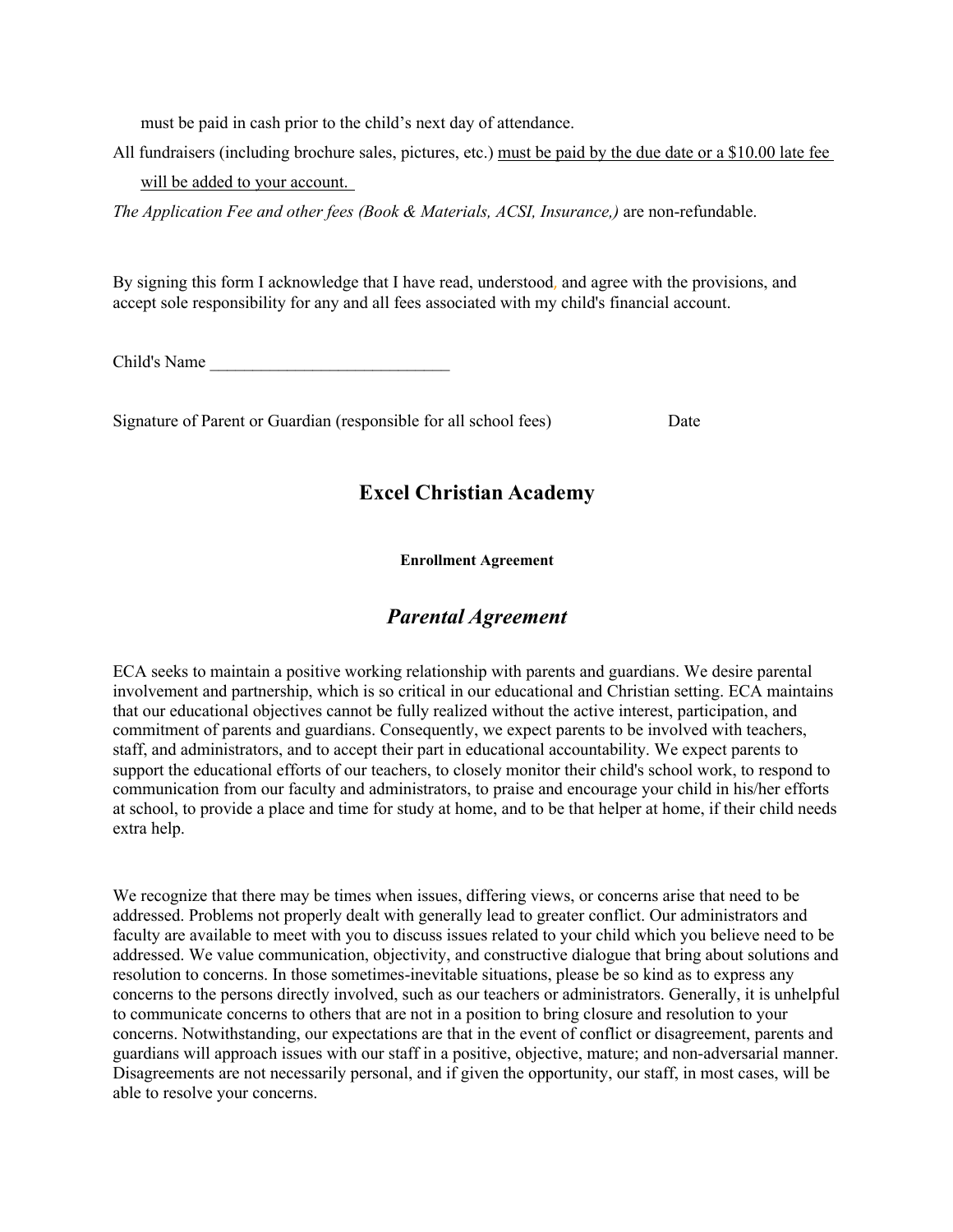Ultimately, we believe that our effectiveness as an educational institution is undermined when parents do not support our teachers and administrators. At what point a parent maintains a sustained lack of confidence in our faculty, staff, and administration, we believe that there exists a sufficient barrier to the positive and supportive working relationship that we desire. In the event of the deterioration of this positive working relationship due to an impasse which is seemingly beyond resolution, ECA reserves the right to bar a student from future enrollment at our school, and to begin the steps of transferring said student to another educational institution.

## **Enrollment Policies**

1. ECA expects students to demonstrate consideration, mutual regard, mutual respect, and a positive attitude in dealing with peers, parents, faculty, staff, and administration.

2. Students are not allowed to leave the school grounds during school hours without permission from parents and proper school authorities.

3. The school is not responsible for the loss of personal property, whether the loss occurs by theft, fire, or any other cause.

#### (Continued on back)

4. ECA reserves the right to dismiss any student who is disruptive or who becomes a discipline problem, reflects adversely on the Christian principles of the school, or generally fails to cooperate with faculty and administrators.

5. Students are to dress modestly and in accordance with the information in the Parent handbook. Body piercing, with the exception of female students' pierced ears, is prohibited, as are tattoos on any of our students.

6. Any student known to deface and destroy school property will be assessed the full cost of repairs or replacement value, and be subject to disciplinary action including dismissal.

7. Students will be assessed the full replacement value in the case of damaged or lost library books and classroom textbooks.

8. A student handbook will be furnished to each student so he or she will be knowledgeable of school policy, procedures, regulations, and expectations. Parents should review handbook material with their child and sign appropriate forms.

9. ECA students will participate in various field trips during the school year. Students are expected to attend field trips with their class. Parents will be notified of each trip.

10. As parents, we agree in accordance with the Biblical principle of Matthew 18: 15.17, to bring concerns and criticisms to the person most directly involved. For issues related to the classroom or instructional program, please contact the appropriate teacher initially. If a satisfactory conclusion is not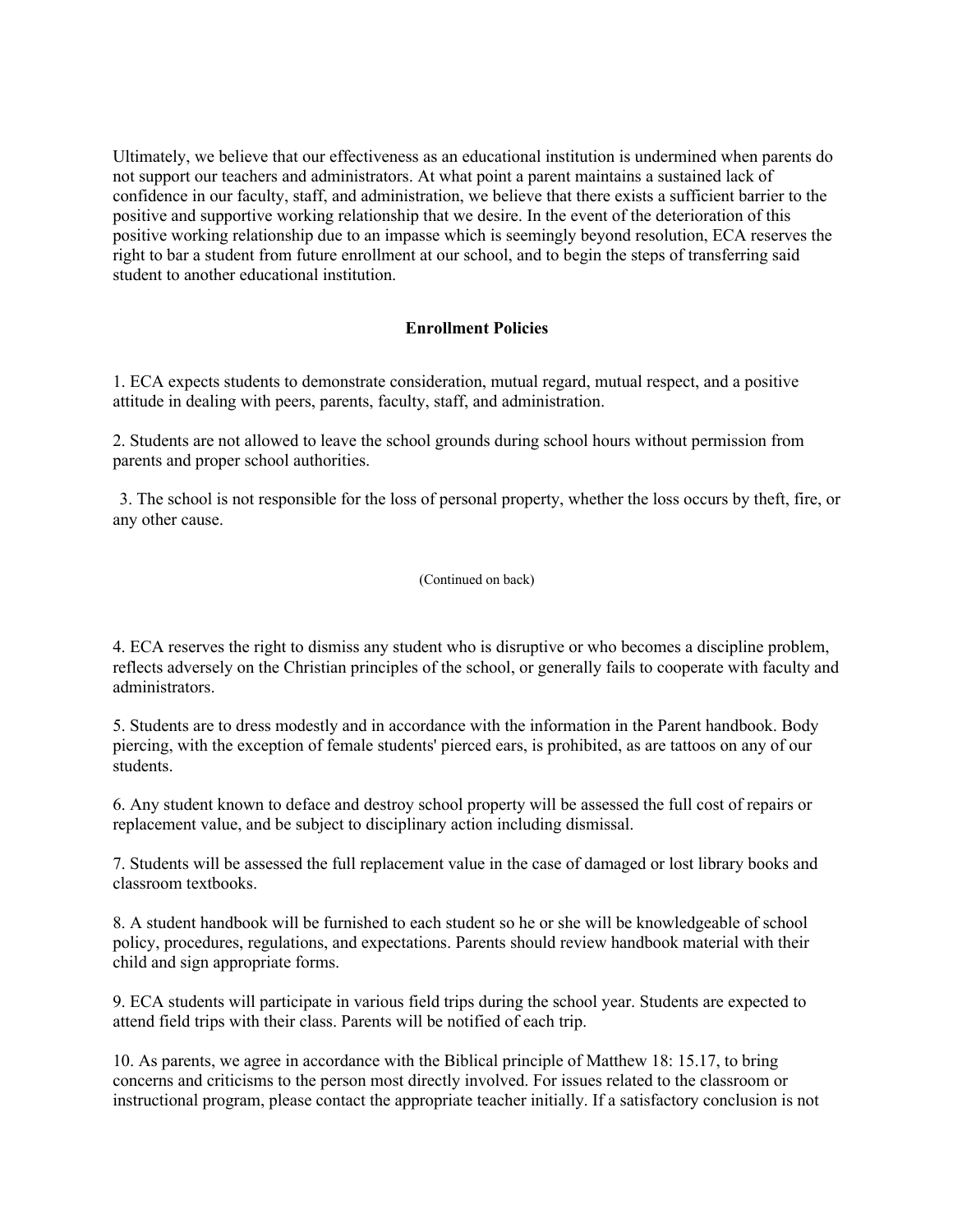reached then please contact the administrator who will arrange a time to meet with you and the teacher together.

11. As parents we pledge our support to the teachers and staff members in maintaining good conduct and an optimum learning environment. We further agree that we will support the faculty and administration in discipline at home as needed.

12. Decisions made by the administration are final.

I understand that in signing this Enrollment Agreement, I accept and am supportive of the policies set forth.

Signature of Parent or Guardian Date of Parent or Guardian Date of Parent or Guardian Date

Child's name

# Excel Christian Academy

01/01/2002

#### **EXCEL CHRISTIAN ACADEMY EMERGENCY CARE INFORMATION**

Name of child's doctor example and a discussion of child's doctor and a set of child's doctor Name of child's dentist example and the Address/Phone  $\blacksquare$ Hospital preference

#### **In case of emergency if parents (or guardian) cannot be contacted, call:**

| <b>Name</b> | <b>Relationship</b> | Phone |  |
|-------------|---------------------|-------|--|
|-------------|---------------------|-------|--|

Upon signing this application, I agree that ECA may authorize a physician to provide emergency care in the event that neither the family physician nor I can be contacted immediately.

#### **MEDICAL INFORMATION**

For any child with health care needs such as allergies, asthma, or other chronic conditions that require specialized health services, a medical action plan shall be attached to the application. The medical action plan must be completed by the child's parent or health care professional. Is there a medical action plan attached? Yes No

Does your child have any known allergies (such as dust, drugs, plants, animals, food, etc.)? If yes, please identify.

Is your child under the care of a doctor for ongoing medical difficulties? If so, please explain.

 $\mathcal{L}_\mathcal{L} = \{ \mathcal{L}_\mathcal{L} = \{ \mathcal{L}_\mathcal{L} = \{ \mathcal{L}_\mathcal{L} = \{ \mathcal{L}_\mathcal{L} = \{ \mathcal{L}_\mathcal{L} = \{ \mathcal{L}_\mathcal{L} = \{ \mathcal{L}_\mathcal{L} = \{ \mathcal{L}_\mathcal{L} = \{ \mathcal{L}_\mathcal{L} = \{ \mathcal{L}_\mathcal{L} = \{ \mathcal{L}_\mathcal{L} = \{ \mathcal{L}_\mathcal{L} = \{ \mathcal{L}_\mathcal{L} = \{ \mathcal{L}_\mathcal{$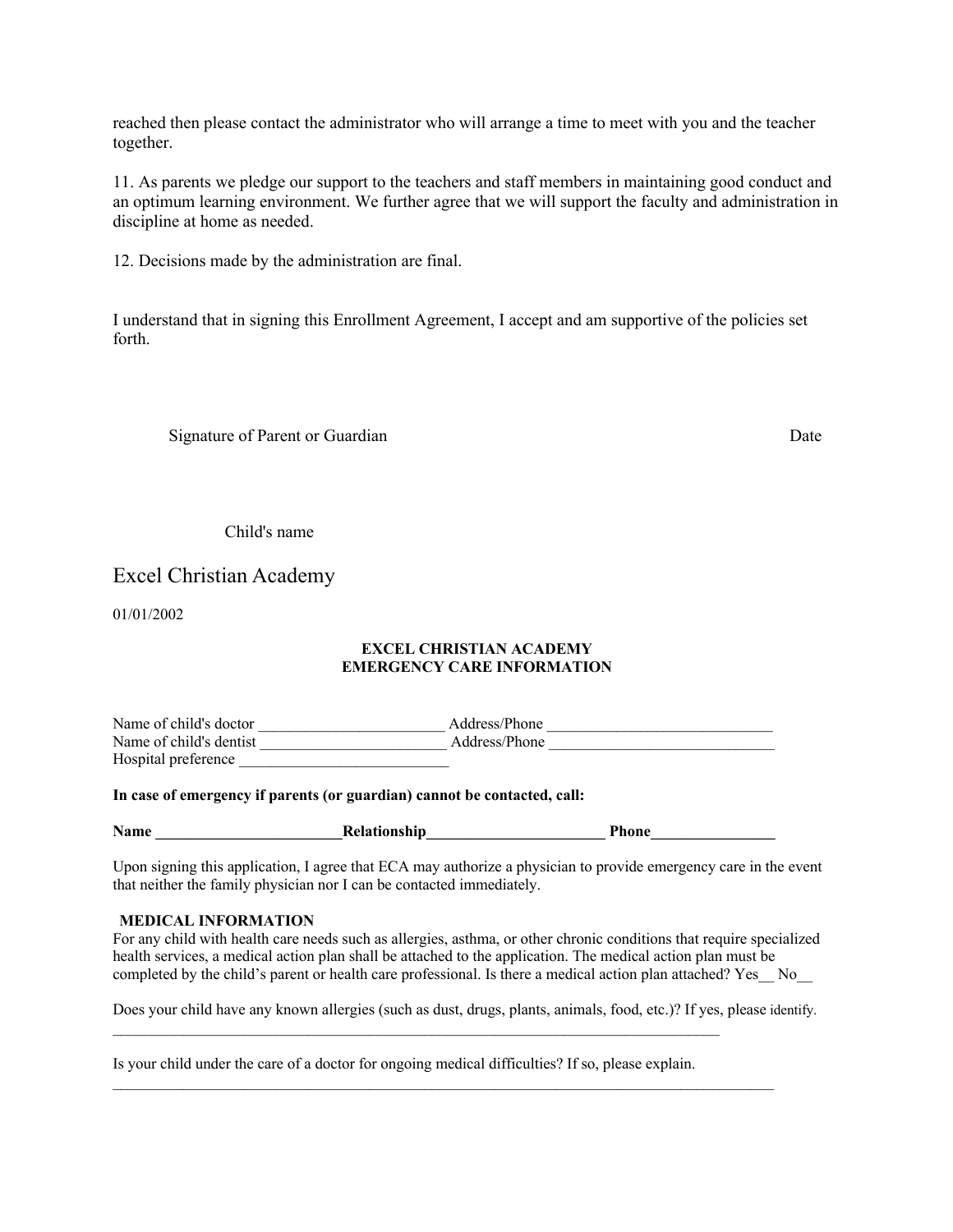Is your child on daily medication prescribed by a doctor? If so, please explain.

Has applicant been recommended for or undergone any developmental or educational testing to determine the existence of ADD, ADHD, learning disabilities, or any other emotional, physical, or learning difficulties? Has applicant utilized services of a counselor in private practice, psychiatrist, or clinical psychologist? ( )Yes ( )No

 $\mathcal{L}_\mathcal{L} = \mathcal{L}_\mathcal{L} = \mathcal{L}_\mathcal{L} = \mathcal{L}_\mathcal{L} = \mathcal{L}_\mathcal{L} = \mathcal{L}_\mathcal{L} = \mathcal{L}_\mathcal{L} = \mathcal{L}_\mathcal{L} = \mathcal{L}_\mathcal{L} = \mathcal{L}_\mathcal{L} = \mathcal{L}_\mathcal{L} = \mathcal{L}_\mathcal{L} = \mathcal{L}_\mathcal{L} = \mathcal{L}_\mathcal{L} = \mathcal{L}_\mathcal{L} = \mathcal{L}_\mathcal{L} = \mathcal{L}_\mathcal{L}$ 

If so, please describe and list name of institutions/ individuals whose services were/are being utilized. (ECA requires access to information concerning testing results and recommendations.)

 $\mathcal{L}_\mathcal{L} = \mathcal{L}_\mathcal{L} = \mathcal{L}_\mathcal{L} = \mathcal{L}_\mathcal{L} = \mathcal{L}_\mathcal{L} = \mathcal{L}_\mathcal{L} = \mathcal{L}_\mathcal{L} = \mathcal{L}_\mathcal{L} = \mathcal{L}_\mathcal{L} = \mathcal{L}_\mathcal{L} = \mathcal{L}_\mathcal{L} = \mathcal{L}_\mathcal{L} = \mathcal{L}_\mathcal{L} = \mathcal{L}_\mathcal{L} = \mathcal{L}_\mathcal{L} = \mathcal{L}_\mathcal{L} = \mathcal{L}_\mathcal{L}$ 

 $\mathcal{L}_\mathcal{L} = \mathcal{L}_\mathcal{L} = \mathcal{L}_\mathcal{L} = \mathcal{L}_\mathcal{L} = \mathcal{L}_\mathcal{L} = \mathcal{L}_\mathcal{L} = \mathcal{L}_\mathcal{L} = \mathcal{L}_\mathcal{L} = \mathcal{L}_\mathcal{L} = \mathcal{L}_\mathcal{L} = \mathcal{L}_\mathcal{L} = \mathcal{L}_\mathcal{L} = \mathcal{L}_\mathcal{L} = \mathcal{L}_\mathcal{L} = \mathcal{L}_\mathcal{L} = \mathcal{L}_\mathcal{L} = \mathcal{L}_\mathcal{L}$ 

Does your child have a history of seizures? ( ) Yes ( ) No Does your child have any physical handicaps? ( ) Yes ( ) No

Please give any information concerning your child which will be helpful to us and will impact on your child's experience at ECA such as play, eating and sleeping habits, special fears, special likes and dislikes etc.

 $\mathcal{L}_\mathcal{L} = \mathcal{L}_\mathcal{L} = \mathcal{L}_\mathcal{L} = \mathcal{L}_\mathcal{L} = \mathcal{L}_\mathcal{L} = \mathcal{L}_\mathcal{L} = \mathcal{L}_\mathcal{L} = \mathcal{L}_\mathcal{L} = \mathcal{L}_\mathcal{L} = \mathcal{L}_\mathcal{L} = \mathcal{L}_\mathcal{L} = \mathcal{L}_\mathcal{L} = \mathcal{L}_\mathcal{L} = \mathcal{L}_\mathcal{L} = \mathcal{L}_\mathcal{L} = \mathcal{L}_\mathcal{L} = \mathcal{L}_\mathcal{L}$ 

I certify that all statements made above are true to the best of my knowledge and belief.

 $\mathcal{L}_\text{max} = \frac{1}{2} \sum_{i=1}^n \mathcal{L}_\text{max} = \frac{1}{2} \sum_{i=1}^n \mathcal{L}_\text{max} = \frac{1}{2} \sum_{i=1}^n \mathcal{L}_\text{max} = \frac{1}{2} \sum_{i=1}^n \mathcal{L}_\text{max} = \frac{1}{2} \sum_{i=1}^n \mathcal{L}_\text{max} = \frac{1}{2} \sum_{i=1}^n \mathcal{L}_\text{max} = \frac{1}{2} \sum_{i=1}^n \mathcal{L}_\text{max} = \frac{1}{2} \sum_{i=$ 

Date Signature of Parents/Guardian  $\Box$ 

In applying for admission, I authorize other schools/daycare, counselors or physicians to release and share with ECA information and records regarding my child's educational, developmental and behavioral progress.

I, as the director, do agree to provide transportation to an appropriate medical resource in the event of an emergency. In an emergency situation, a responsible adult will supervise other children in the facility. I will not administer any drug or medication without specific instructions from the physician or the child's parent, guardian, or full time caregiver Provisions will be made for adequate and appropriate rest and outdoor play. (Applicable to preschool only.)

Date **Director** Signature of Director

## **AUTHORIZATION FOR STUDENT PICK-UP**

Student(s) Name(s): \_\_\_\_\_\_\_\_\_\_\_\_\_\_\_\_\_\_\_\_\_\_\_\_\_\_\_\_\_\_\_\_\_\_\_\_\_\_\_\_Grade:\_\_\_\_\_\_\_\_\_\_\_

 $Grade:$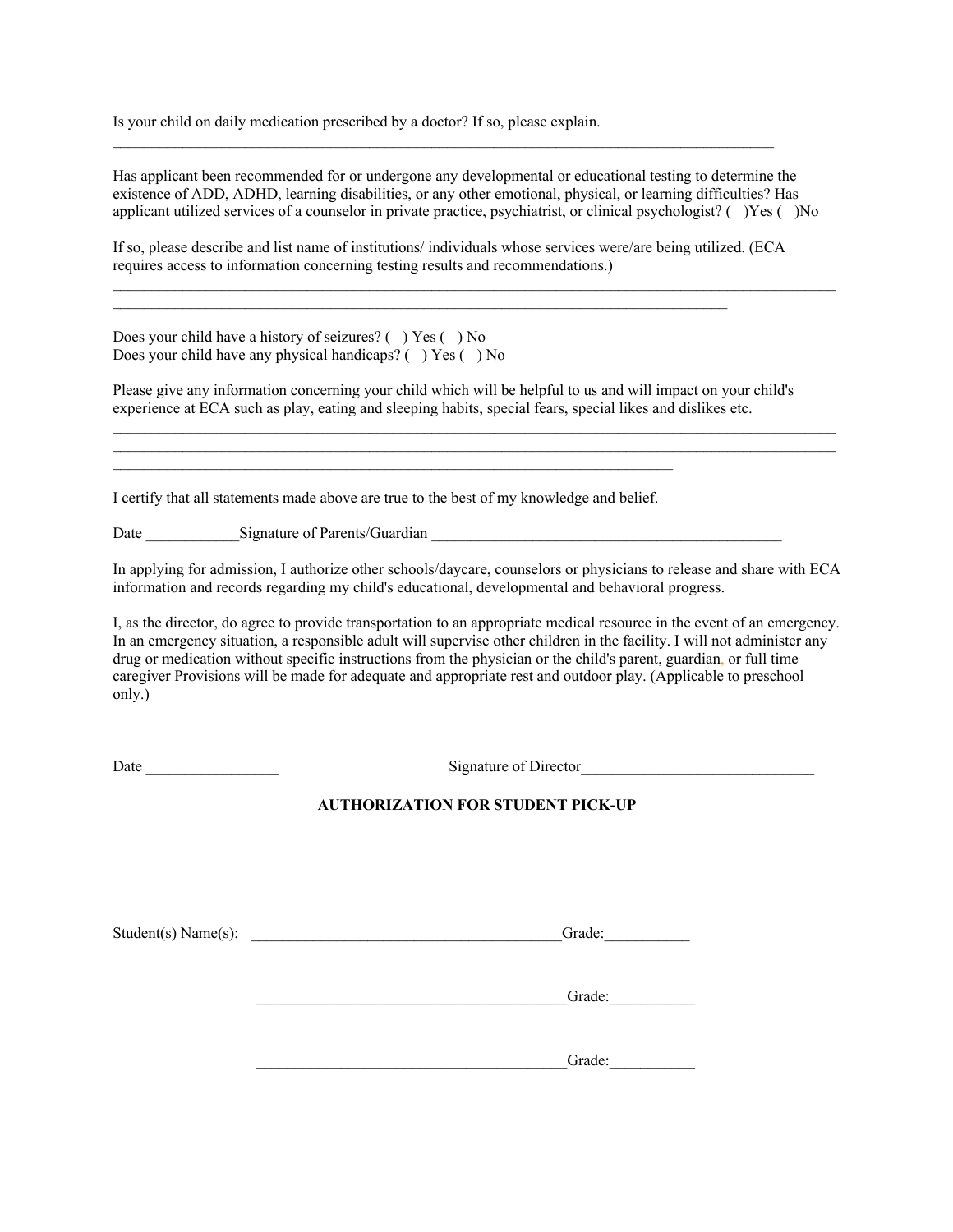Parent/Guardian Name:

| Home Phone: | Work Phone: |
|-------------|-------------|
|             |             |

Cell Phone:\_\_\_\_\_\_\_\_\_\_\_\_\_\_\_\_\_\_\_\_\_\_\_\_\_\_\_

The following person(s) are authorized to pick up my child(ren) from the Excel Christian Academy. If other than a parent or guardian, or if staff does not know person, some form of picture ID must be shown.

| Parent/Guardian Signature | Date |
|---------------------------|------|
|                           |      |

| Name: | Address: | Phone: |
|-------|----------|--------|
| Name: | Address: | Phone: |
| Name: | Address: | Phone: |
| Name: | Address: | Phone: |
| Name: | Address: | Phone: |
| Name: | Address: | Phone: |

**Excel Christian Academy**

# **Playground Permission Form**

My Child, <u>the contract of the contract of the contract of the contract of the contract of the contract of the contract of the contract of the contract of the contract of the contract of the contract of the contract of the</u> of the Excel Academy church property for recreation, rest, and snack/lunch times while a student at ECA. I understand this includes all of the property outside the fenced area as well as the property inside the fence.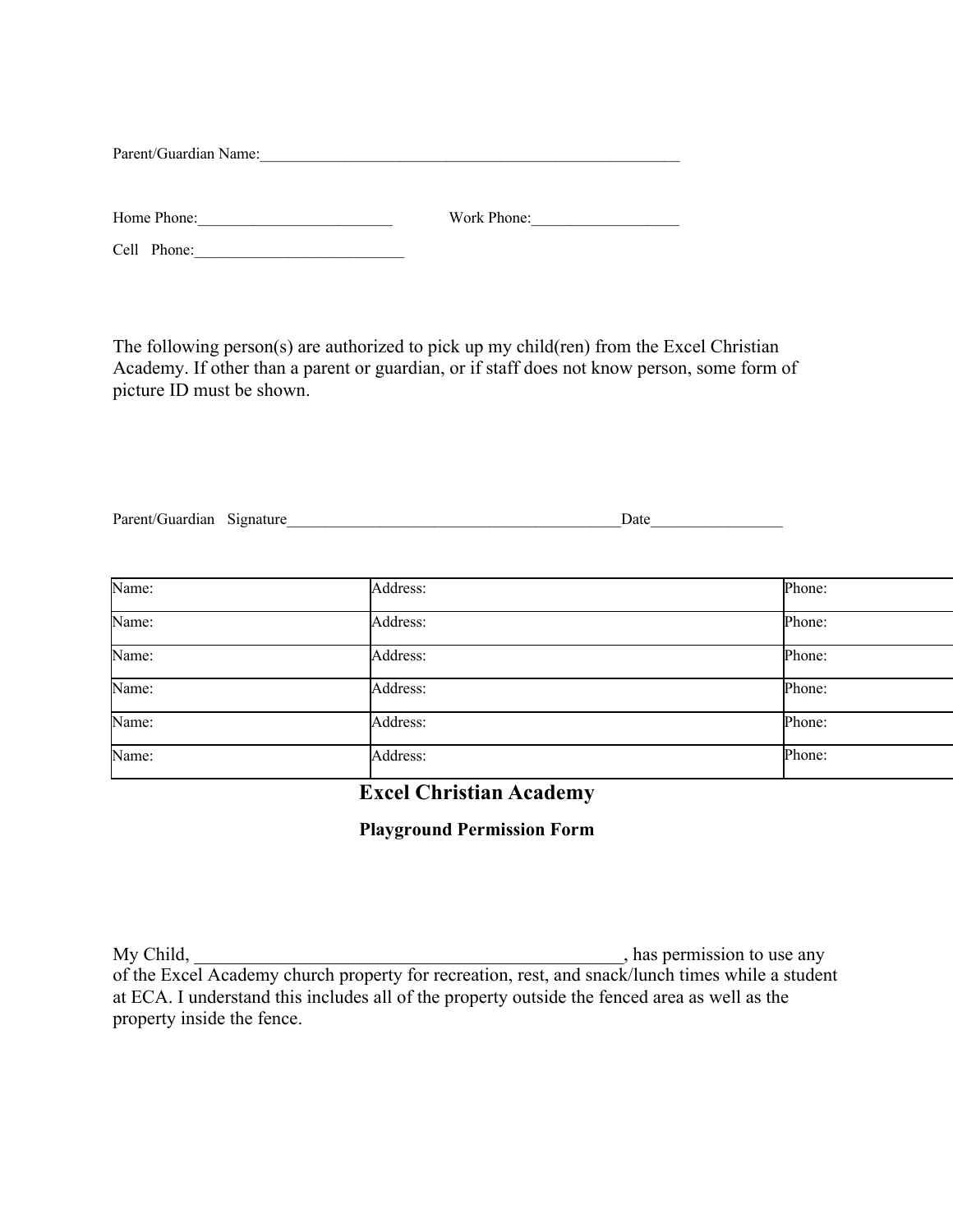# **EXCEL CHRISTIAN ACADEMY**

**Photograph/Film Release Form**

Student(s) Name(s): Grade

Grade

**Grade** 

Excel Christian Academy is asking for your permission to use photograph/film of your child taken during the scheduled day. Your child's photograph/film may be used for our newsletters, articles, web site, or other programs related to school or church activities.

I give my permission for my child to be photographed/filmed.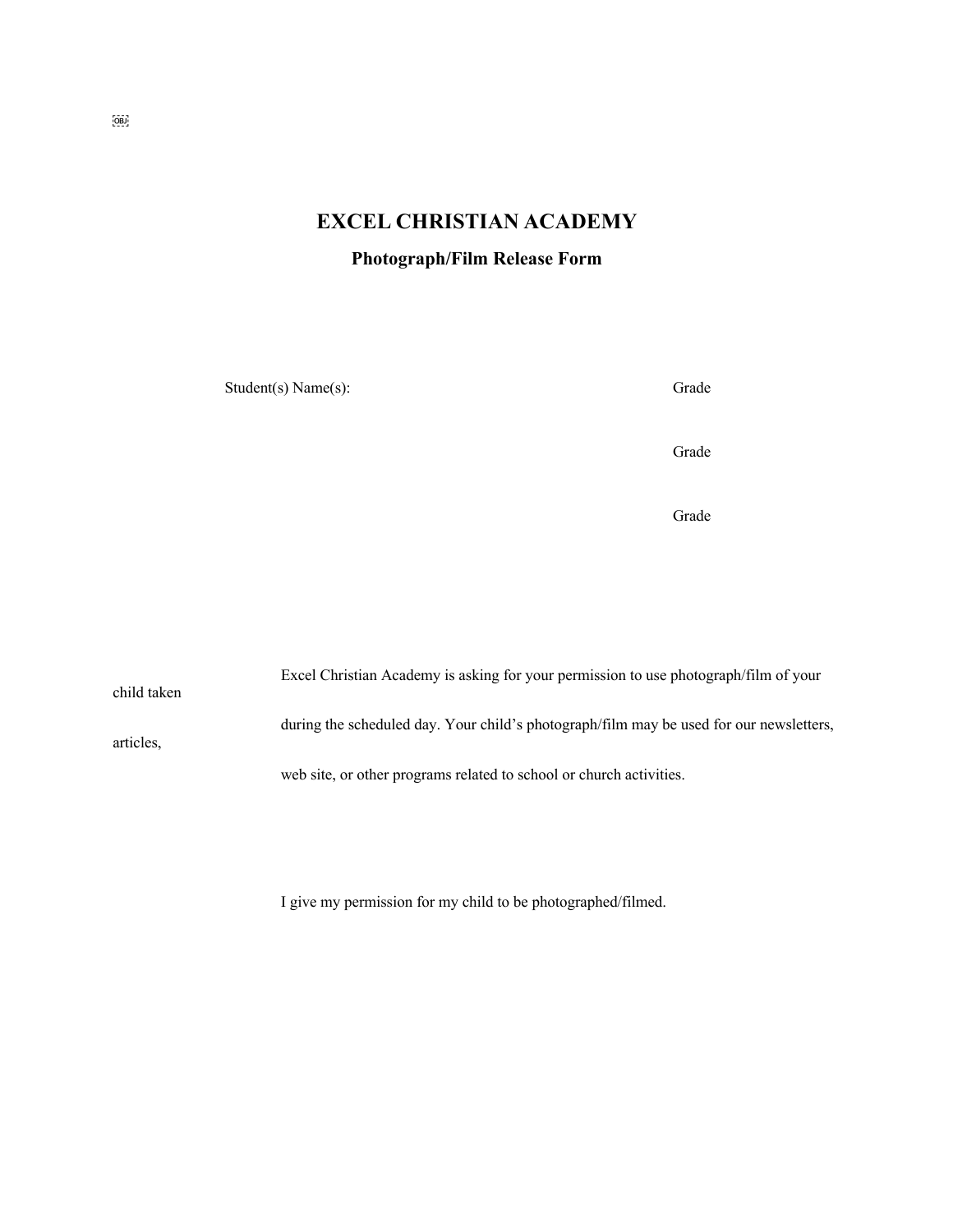# **Statement of Receipt of Policies and Procedures**

- I acknowledge that I have received a copy of the Excel Christian Academy Student/Parent Handbook.
- I have received and read a copy of Excel Christian Academy's Shaken Baby Syndrome/Abusive Head Trauma Policy.

I am in receipt of the North Carolina Child Care Law and Rules.

- I am in receipt of Excel Christian Academy's Smoking and Tobacco Restriction Policy.
- I acknowledge that I have read and understand all policies and procedures detailed in the handbook and have no questions.
- I am in agreement with and consent to abide by all of Excel Christian Academy's policies and procedures.

Parent Signature Date

Director's Signature Date

# **EXCEL CHRISTIAN ACADEMY VOLUNTEER APPLICATION Complete a separate application for each volunteer in the family**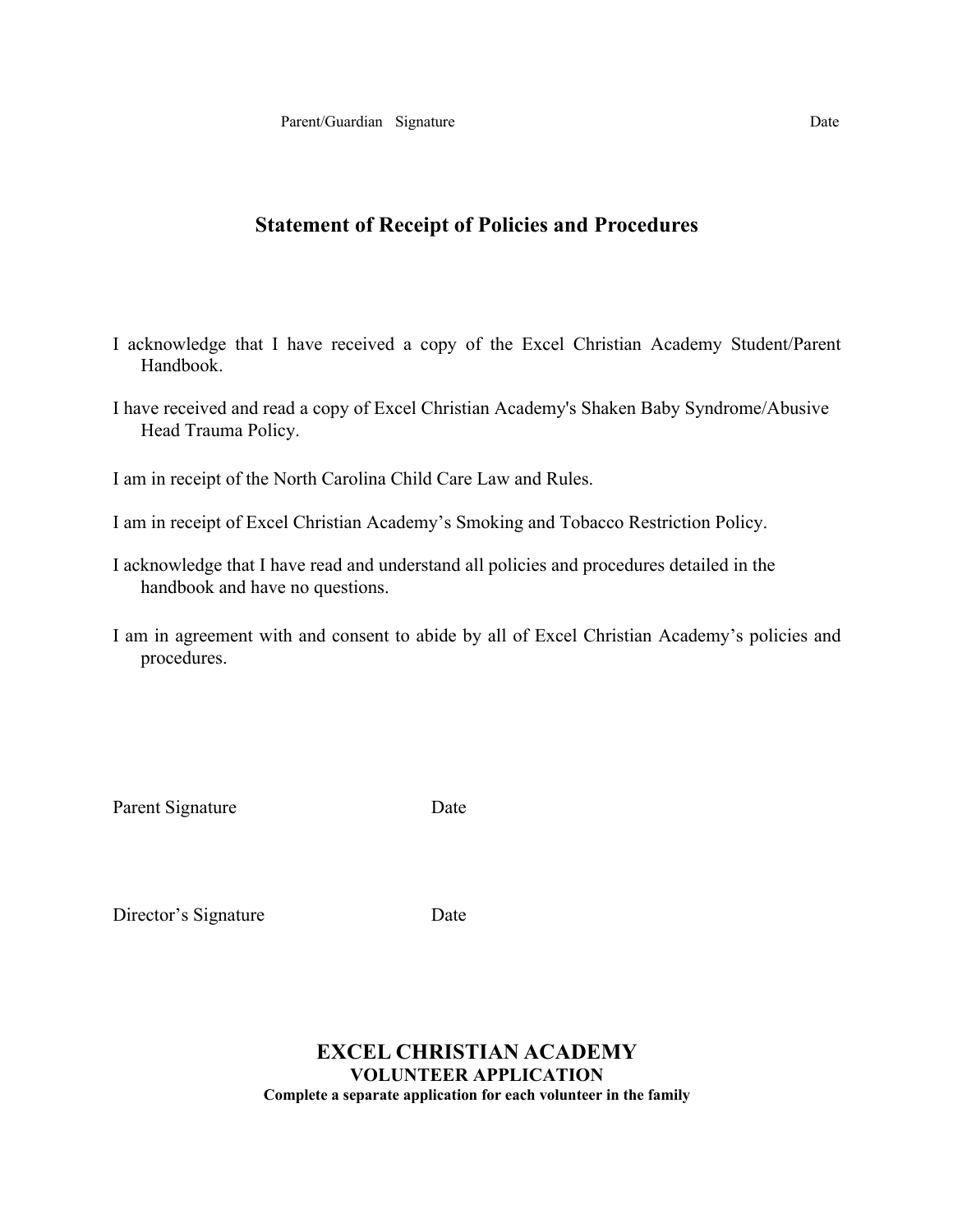| Date:             |             |             |
|-------------------|-------------|-------------|
| Volunteer's Name: |             |             |
| Address:          |             |             |
| City:             | State:      | Zip Code:   |
| Home Phone:       | Work Phone: | Cell Phone: |

Child's Name Grade

# **Talents/Training/Education**

Interests/Talents/Skills:

Education Degree(s):

Major Area(s) of study of training:

# **Level of Commitment**

Describe the extent of volunteering you would prefer and to which you could

make a

commitment:

Indicate any time restrictions that would apply to your volunteer efforts:

Would you be willing to assist the school as a volunteer in areas that are not directly associated with your child's/children classes or activities, or would you prefer to work mainly with your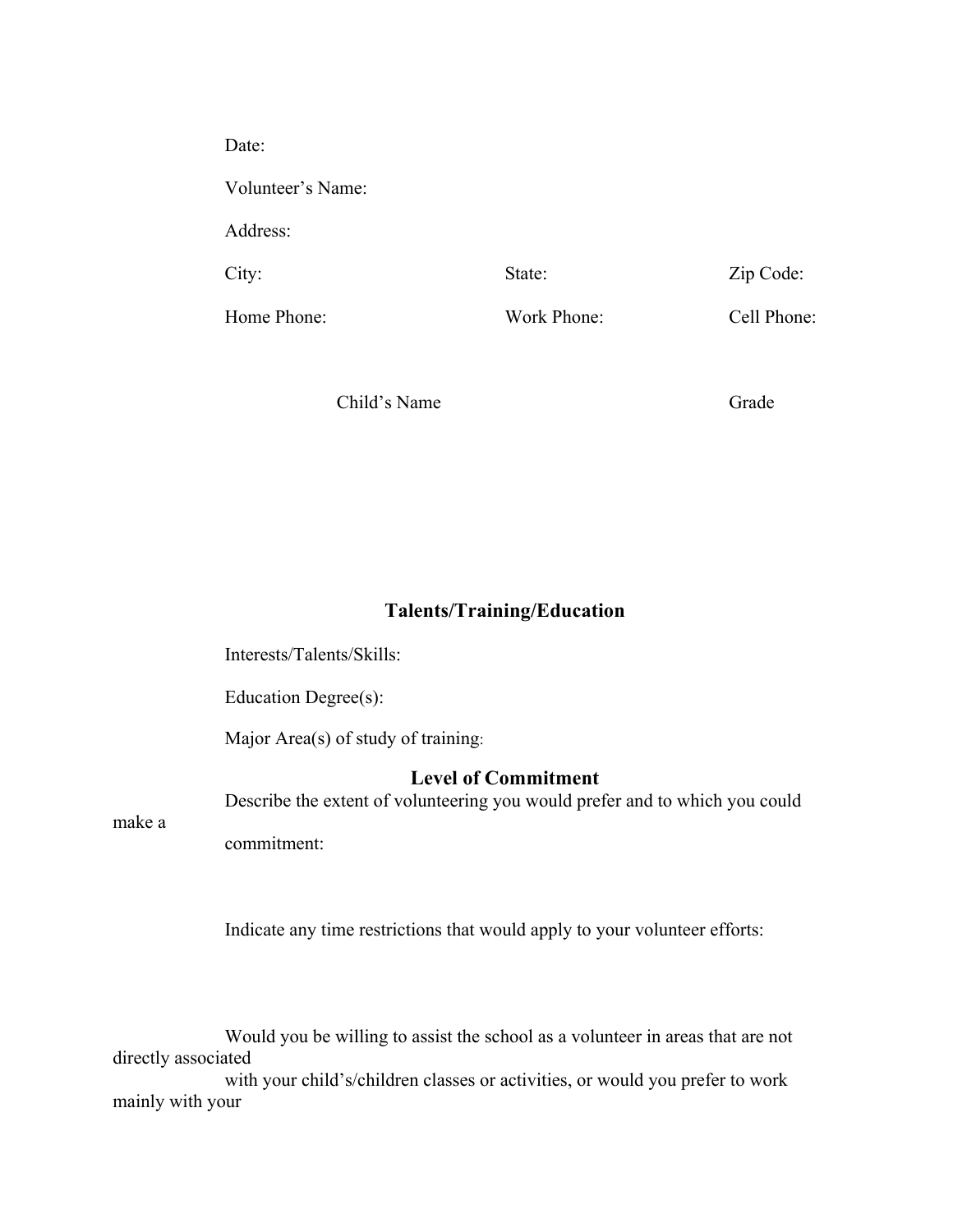child's classroom/activities?

Prefer working with my child's activities only

Would be willing to assist the school as a whole

Either

# **Volunteer Needs**

Listed below you will find a listing of the volunteer needs of Excel Christian Academy. Please take a few minutes to consider how you might be able to assist in the various areas indicated. You will be contacted concerning our volunteer placement. Your willingness to serve in greatly appreciated.

Please check below to indicated the areas(s) in which you would be willing to volunteer your time/service when the need arises. You can find the job description at the end of this list.

# **Educational Assistance**

 $[OB]$ 

**Classroom Assistance**  $OBJ$ 

**Administrative Assistance**  $OBD$ 

**Marketing/Publicity**  $OBD$ 

**Plant and Equipment**  $OBJ$ 

**Job Descriptions:**

**Tutor**: Work with individuals or small groups.

**Teacher Assistant**: Assist with classroom activities where the teacher deems necessary.

**Art Assistant**: Help with are projects one or two hours a week.

**Science Assistant**: Work under the supervision of the teacher on science projects during class. **P.E. Assistant:** Work under the supervision of the teacher with physical fitness activities.

**Computer Assistant**: Assist teachers during each class scheduled time, experience would be helpful.

**Music Assistant**: Assist teachers with special musical performances and rehearsals and/or assist as a piano accompanist.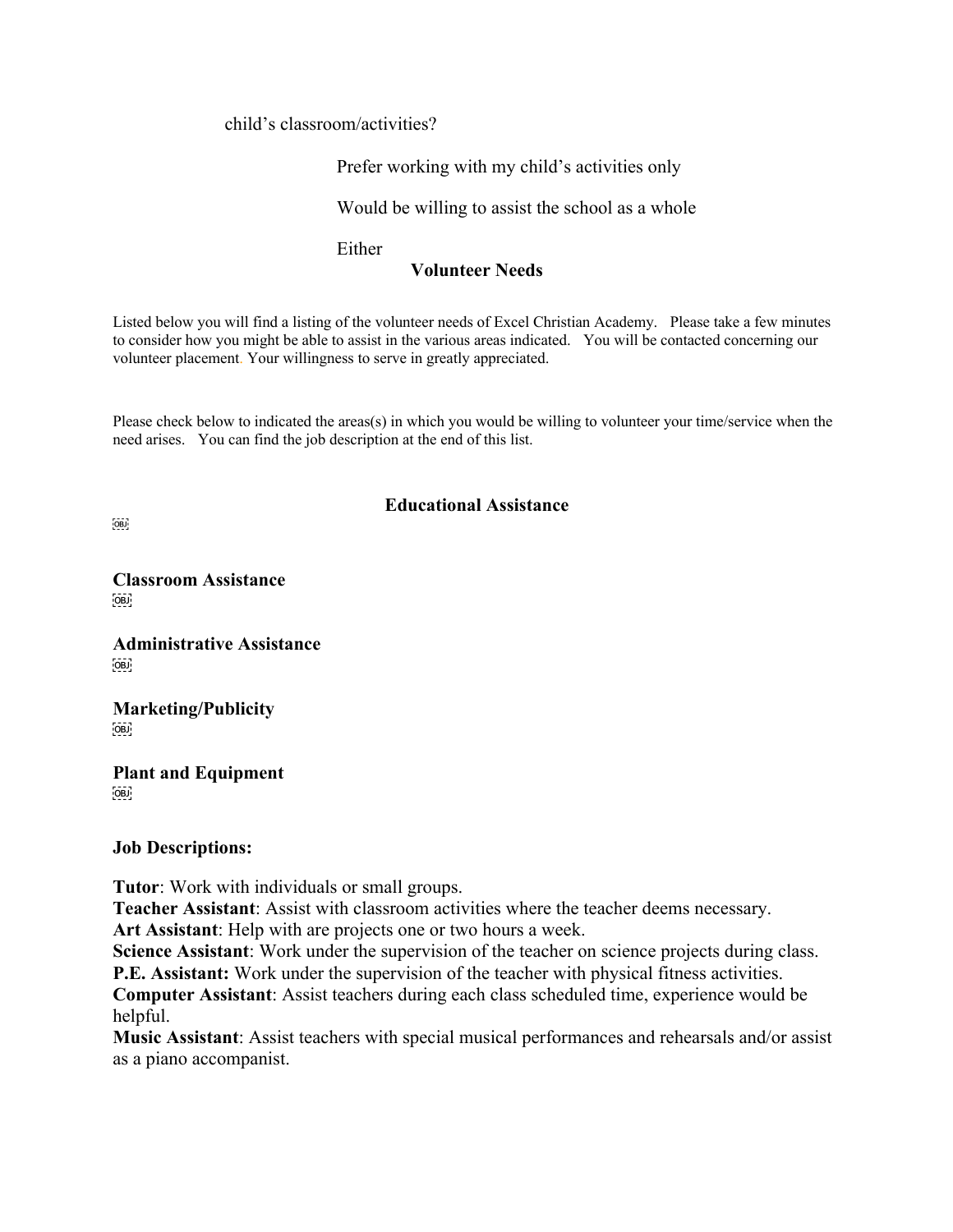| Tutor                          | Teacher Assistant             |
|--------------------------------|-------------------------------|
| Kindergarten Teacher Assistant | Art Assistant                 |
| Science Assistant              | P.E. Assistant                |
| Computer Assistant             | Music Assistant               |
| Library/Media Assistant        | Guest Speaker                 |
| Homeroom Parent                | Subject Area(s)               |
| School Newsletter Collating    | Duplicating/Collating/Mailing |
| Writing/Editing                | Computer Graphics/Layout      |
| Scrapbook                      | Photographer                  |
| Plumbing                       | Landscaping                   |
| Electrical work                | Painting                      |
|                                |                               |

**THIS PAGE LEFT BLANK INTENTIONALLY.**

# Excel Christian Academy

Admissions Information Packet

2021/2022

Bridgette Cannon Chief Education and Enrichment Officer

|  |  |  |  |  | Discover the Joy of a Quality Education! |
|--|--|--|--|--|------------------------------------------|
|--|--|--|--|--|------------------------------------------|

Item Requirement Comments Date Returned

| <b>Application for Admission</b> |  |  |
|----------------------------------|--|--|
| Children's Medical Report**      |  |  |
| Immunization History**           |  |  |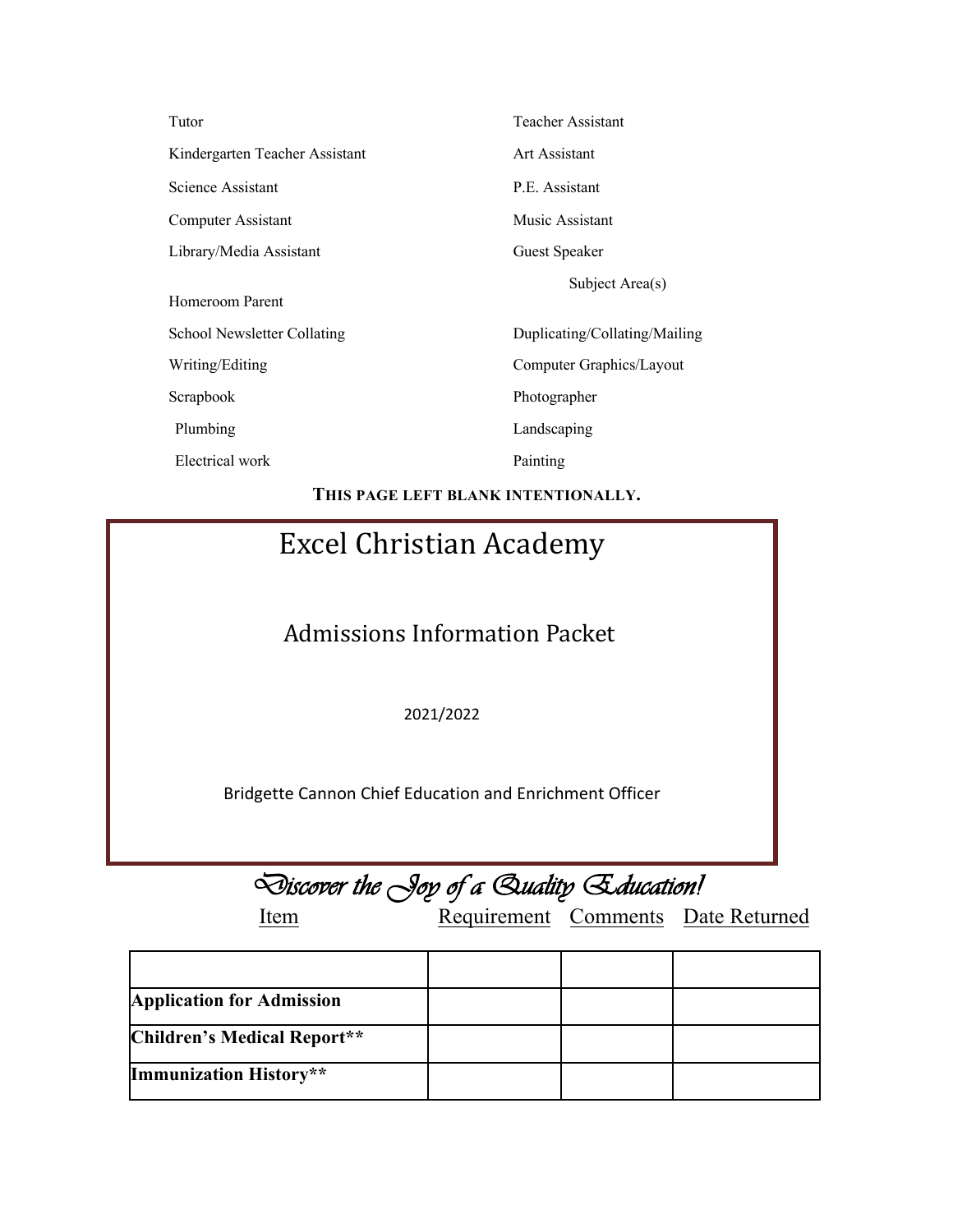| <b>Emergency Care Information</b>        |  |  |
|------------------------------------------|--|--|
| <b>Discipline &amp; Behavior</b>         |  |  |
| <b>Management Policy</b>                 |  |  |
| <b>Enrollment Agreement</b>              |  |  |
| <b>Financial Agreement</b>               |  |  |
| <b>Travel and Activity Authorization</b> |  |  |
| <b>Authorization for Student Pick Up</b> |  |  |
| <b>Photograph/Film Release</b>           |  |  |
| <b>Playground Permission Form</b>        |  |  |
| <b>Parent Volunteer Application</b>      |  |  |
| <b>Birth Certificate</b>                 |  |  |
| <b>Recent Photo</b>                      |  |  |
| <b>Registration Fee</b>                  |  |  |
| <b>Book/Materials Fee</b>                |  |  |

Excel Christian Academy

## **THIS PAGE LEFT BLANK INTENTIONALLY.**

Rev. 2/933/27 DFS 0369D

# Children's Medical Report 10 NCAC3U .0801(3)

G.S. 110-9(1)

**C. Immunization History**: The day care operator or health official must enter the date immunization was received in the space below or attach a copy of the immunization record. G.S. 130A-155(b) requires all day care facilities to have this information on file.

# **Enter date of each does –**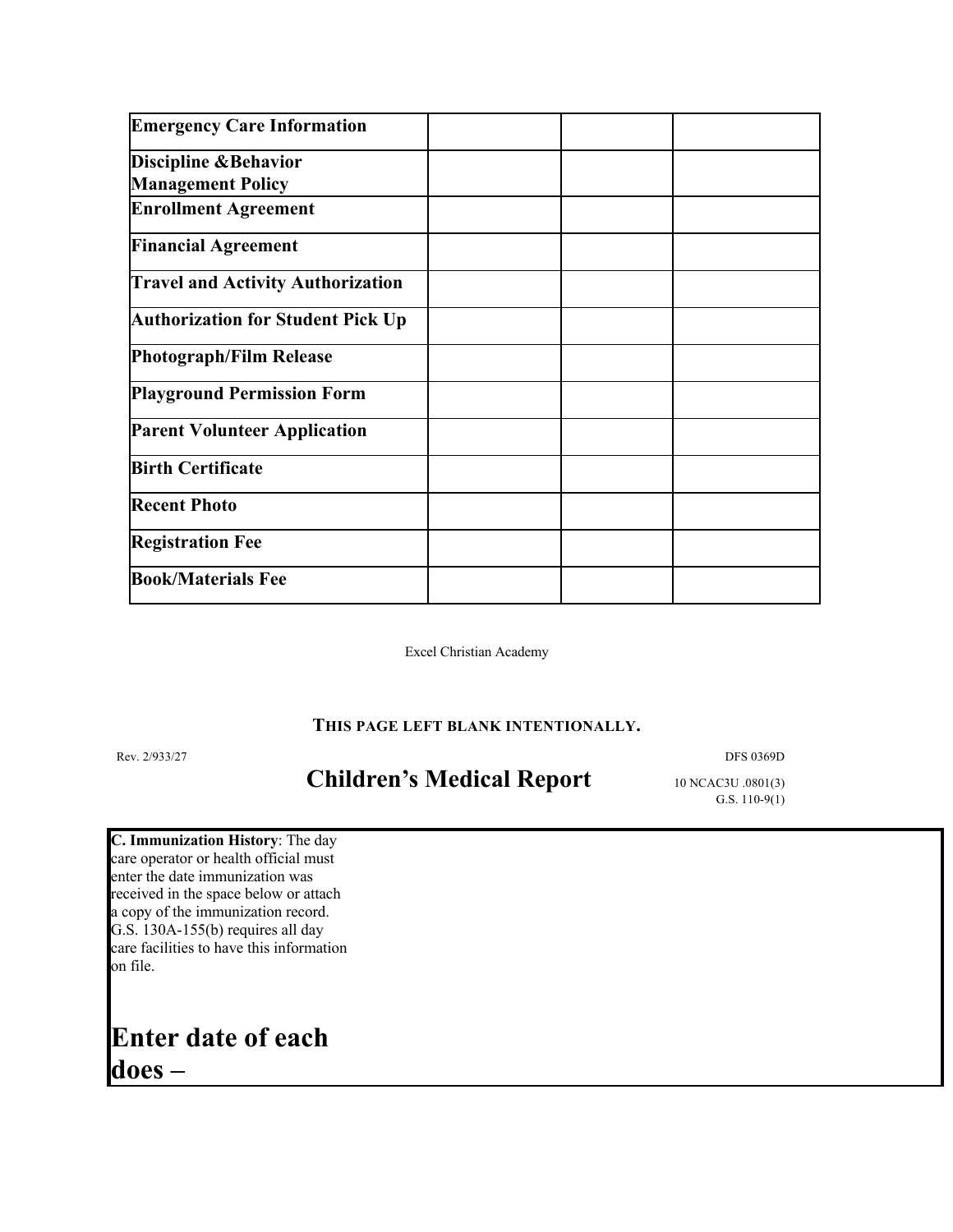# **Month/Day/Year**

|               | <b>VACCINE</b>   | #1 | #2 | #3 | $\#4$            | #5 |
|---------------|------------------|----|----|----|------------------|----|
| *DTP/DT       | (circle which)   |    |    |    |                  |    |
| *POLIO        |                  |    |    |    |                  |    |
| $**HIB$       |                  |    |    |    |                  |    |
| $\,^*$ MMR    | (combined doses) |    |    |    |                  |    |
| Measles       | (single dose)    |    |    |    |                  |    |
| Mumps         | (single dose)    |    |    |    |                  |    |
| Rubella       | (single dose)    |    |    |    |                  |    |
| Other Hep.B   |                  |    |    |    |                  |    |
| Rev. 2/933/27 |                  |    |    |    | <b>DFS 0369D</b> |    |

# Children's Medical Report 10 NCAC3U .0801(3)

G.S. 110-9(1)

# 01-01-08

| K4 & K5 Weekly Tuition        | Weekly       |
|-------------------------------|--------------|
| 1 child                       | \$175.00     |
| 2 children                    | \$300.00     |
| 3 children                    | \$500.00     |
| 4 or more 3 year old children | 20% Discount |
| Name of                       |              |
| Child                         | Birthdate    |
| Name of Parent or             |              |
| Guardian                      |              |

# **A. Medical History** (May be completed by parent)

1. Is child allergic to anything? No\_\_\_ Yes\_\_\_ If yes, what?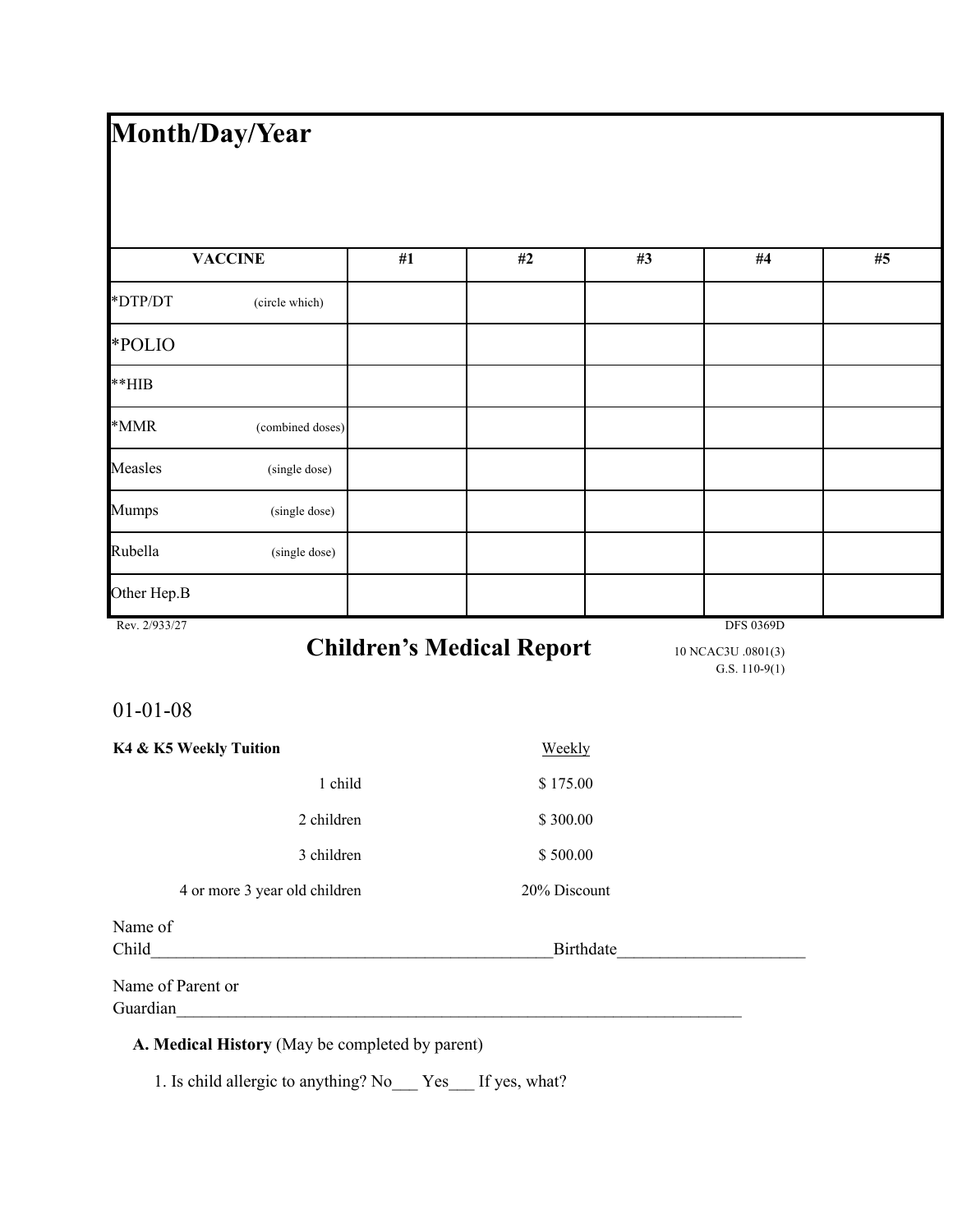|                               |                                              | 2. Is child currently under a doctor's care? No Yes If yes, for what reason?                                                                                                                                                                                                                                                                                  |  |  |
|-------------------------------|----------------------------------------------|---------------------------------------------------------------------------------------------------------------------------------------------------------------------------------------------------------------------------------------------------------------------------------------------------------------------------------------------------------------|--|--|
|                               |                                              | 3. Is the child on any continuous medication? No Yes If yes, what? 4. Any<br>previous hospitalizations or operations? No Yes If yes, when and for<br>what? 5. Any history of significant previous diseases or recurrent illness?<br>No Yes ; diabetes No Yes ; convulsions No Yes ; heart<br>trouble No___ Yes___; asthma No___ Yes___. If others, what/when? |  |  |
| describe:                     |                                              | 6. Does the child have any physical disabilities: No Yes If yes, please                                                                                                                                                                                                                                                                                       |  |  |
|                               |                                              | Any mental disabilities? No ___ Yes ___ If yes, please describe:                                                                                                                                                                                                                                                                                              |  |  |
| <b>Signature of Parent or</b> |                                              |                                                                                                                                                                                                                                                                                                                                                               |  |  |
|                               |                                              |                                                                                                                                                                                                                                                                                                                                                               |  |  |
| Address of Parent of          |                                              |                                                                                                                                                                                                                                                                                                                                                               |  |  |
|                               |                                              | B. Physical Examination: This examination must be completed and signed by a licensed physician,<br>his authorized agent currently approved by the N. C. Board of Medical Examiners (or a                                                                                                                                                                      |  |  |
|                               |                                              | comparable board from bordering states), a certified nurse practitioner, or a public health nurse<br>meeting DHHS standards for EPSDT program. Height % Weight %                                                                                                                                                                                              |  |  |
|                               |                                              |                                                                                                                                                                                                                                                                                                                                                               |  |  |
| Neurological                  |                                              | System Skin Vision Hearing Hearing<br>Results of Tuberculin Test, if given: Type___________ date__________                                                                                                                                                                                                                                                    |  |  |
|                               |                                              |                                                                                                                                                                                                                                                                                                                                                               |  |  |
|                               |                                              | Developmental Evaluation: delayed age appropriate                                                                                                                                                                                                                                                                                                             |  |  |
|                               | If delay, note significance and special care | needed;<br>The contract of the contract of the contract of the contract of the contract of the contract of the contract of the contract of the contract of the contract of the contract of the contract of the contract of the c                                                                                                                              |  |  |
|                               |                                              |                                                                                                                                                                                                                                                                                                                                                               |  |  |
|                               |                                              | Should activities be limited? No Yes If yes, explain:                                                                                                                                                                                                                                                                                                         |  |  |

recommendations:\_\_\_\_\_\_\_\_\_\_\_\_\_\_\_\_\_\_\_\_\_\_\_\_\_\_\_\_\_\_\_\_\_\_\_\_\_\_\_\_\_\_\_\_\_\_\_\_\_\_\_\_\_\_\_\_\_\_\_\_\_\_\_\_\_\_\_\_\_\_\_\_

 $\sim$ 

 $\overline{\phantom{0}}$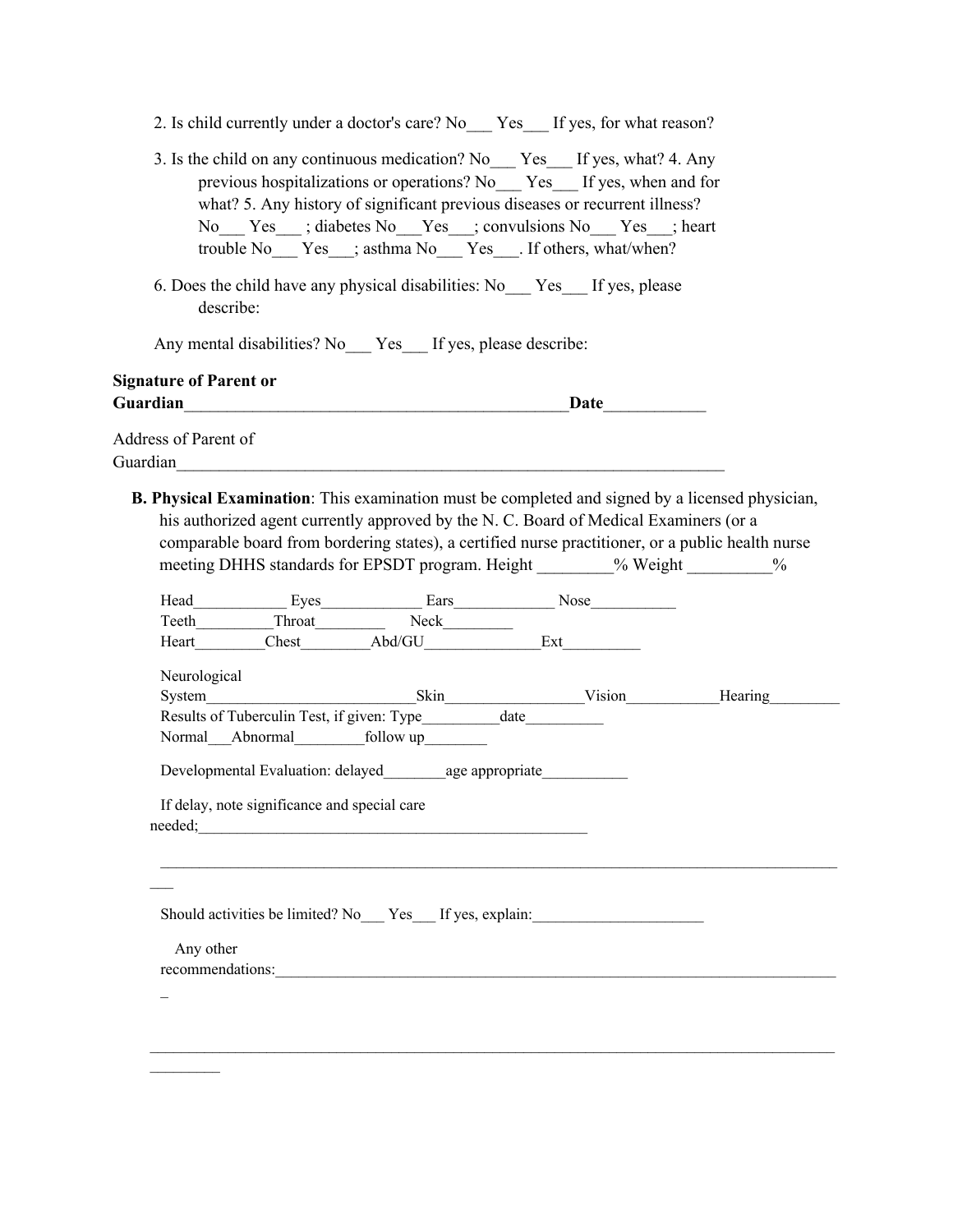**Date of Examination**\_\_\_\_\_\_\_\_\_\_

| Signature of authorized examiner/title | Phone |
|----------------------------------------|-------|
|                                        |       |

 $\mathcal{L}_\mathcal{L} = \mathcal{L}_\mathcal{L} = \mathcal{L}_\mathcal{L} = \mathcal{L}_\mathcal{L} = \mathcal{L}_\mathcal{L} = \mathcal{L}_\mathcal{L} = \mathcal{L}_\mathcal{L} = \mathcal{L}_\mathcal{L} = \mathcal{L}_\mathcal{L} = \mathcal{L}_\mathcal{L} = \mathcal{L}_\mathcal{L} = \mathcal{L}_\mathcal{L} = \mathcal{L}_\mathcal{L} = \mathcal{L}_\mathcal{L} = \mathcal{L}_\mathcal{L} = \mathcal{L}_\mathcal{L} = \mathcal{L}_\mathcal{L}$ 

#### DCD 0108

# 12/99

|                                                                                                                                                                                                                               | Date Application Completed_____________________ |                                                      | Date of  |
|-------------------------------------------------------------------------------------------------------------------------------------------------------------------------------------------------------------------------------|-------------------------------------------------|------------------------------------------------------|----------|
| To be completed, signed, and placed on file in the facility on the first day and updated as changes occur and at least annually                                                                                               |                                                 | Enrollment <b>CHILD'S APPLICATION FOR ENROLLMENT</b> |          |
|                                                                                                                                                                                                                               |                                                 |                                                      |          |
|                                                                                                                                                                                                                               |                                                 |                                                      |          |
| Full                                                                                                                                                                                                                          |                                                 |                                                      |          |
| Name: Name: Name: Name: Name: Name: Name: Name: Name: Name: Name: Name: Name: Name: Name: Name: Name: Name: Name: Name: Name: Name: Name: Name: Name: Name: Name: Name: Name: Name: Name: Name: Name: Name: Name: Name: Name: |                                                 |                                                      |          |
| Last                                                                                                                                                                                                                          | First                                           | Middle                                               | Nickname |
| <b>Child's Physical</b>                                                                                                                                                                                                       |                                                 |                                                      |          |
| Address: National Address: National Address: National Address: National Address: National Address: N                                                                                                                          |                                                 |                                                      |          |
|                                                                                                                                                                                                                               |                                                 |                                                      |          |
|                                                                                                                                                                                                                               |                                                 |                                                      | Zip Code |
|                                                                                                                                                                                                                               |                                                 |                                                      | Cell     |
|                                                                                                                                                                                                                               |                                                 |                                                      |          |
| Phone <b>Proprietion</b>                                                                                                                                                                                                      |                                                 |                                                      | Home     |
|                                                                                                                                                                                                                               |                                                 |                                                      | Zip Code |
|                                                                                                                                                                                                                               |                                                 |                                                      | Cell     |

## **CONTACTS:**

 $\mathcal{L}_\text{max}$  and  $\mathcal{L}_\text{max}$  and  $\mathcal{L}_\text{max}$ 

Child will be released only to the parents/guardians listed above. The child can also be released to the following individuals, as authorized by the person who signs this application. In the event of an emergency, if the parents/guardians cannot be reached, the facility has permission to contact the following individuals.

\_\_\_\_\_\_\_\_\_\_\_\_\_\_\_\_\_\_\_\_\_\_\_\_\_\_\_\_\_\_\_\_\_\_\_\_\_\_\_\_\_\_\_\_\_\_\_\_\_\_\_\_\_\_\_\_\_\_\_\_\_\_\_\_\_\_\_\_\_\_\_\_\_\_\_\_\_\_\_\_\_\_\_\_\_\_\_\_\_\_\_\_\_\_\_\_\_\_

| Name | Phone Number | Relationship | Address |
|------|--------------|--------------|---------|
|      |              |              |         |